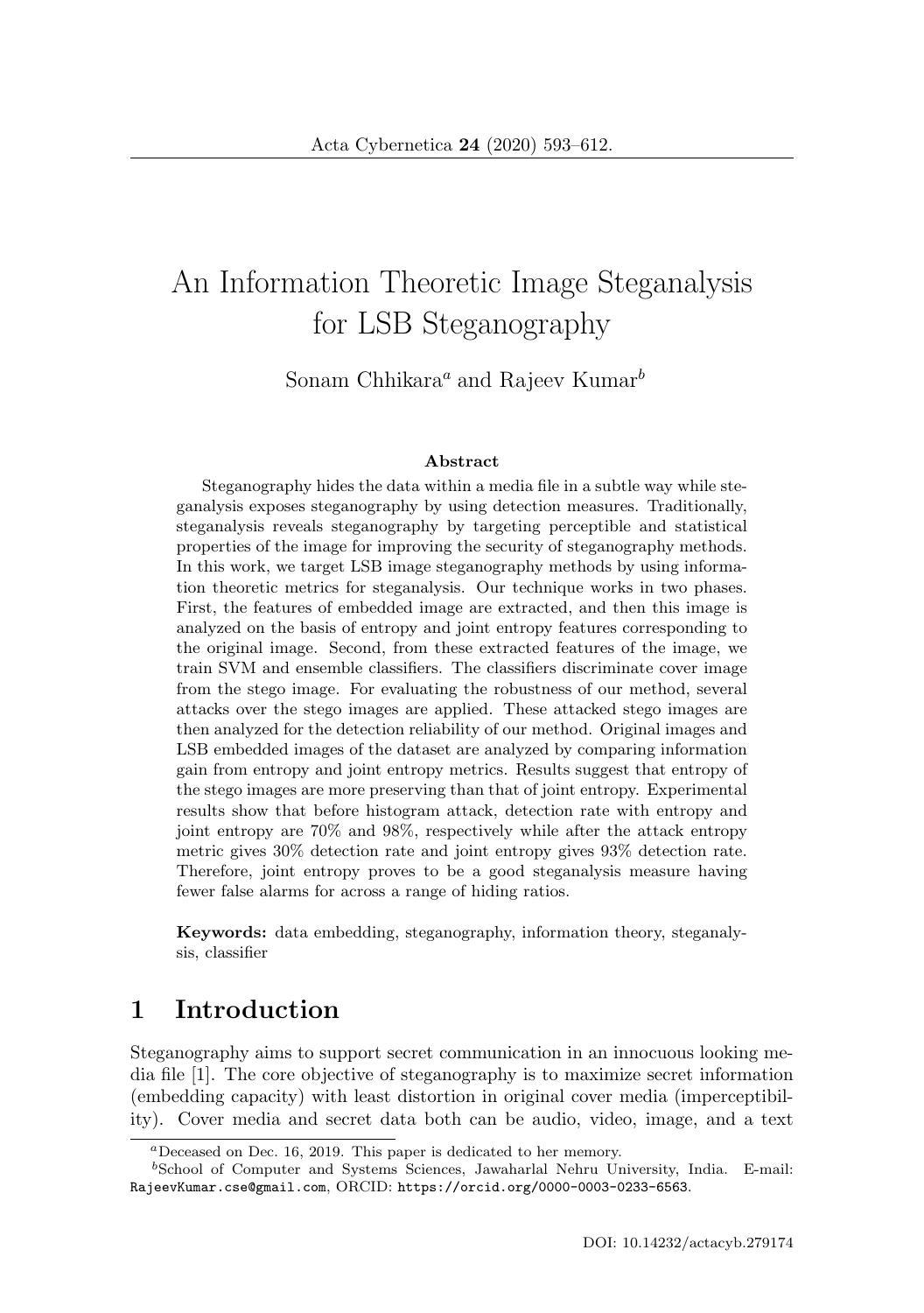file. Imperceptibility indicates that embedding should not be visually recognizable. However, due to the addition of secret information, steganography subtly degrades the embedding media quality. Higher embedding capacity results in more modifications in original media that affects imperceptibility. Therefore, to overcome this trade-off a good steganography technique focuses on both the requirements in a balanced way. Image steganography methods are generally classified into spatial and transform based techniques.

Spatial based steganography hides data directly in image pixels e.g., LSB embedding. LSB embedding is the simplest method for hiding the secret data by replacing the least significant bit of each cover image pixel with secret data bit imperceptibly. In addition to being less suspicious for human eyes, LSB steganography is easy to implement. There exist different versions of LSB embedding to make steganography more secure. LSB plus-minus (LSBPM) [16] also known as LSB matching, is one of the advancements in standard LSB replacement steganography. LSBPM adds or subtracts '1' from the least significant bit of cover image pixel according to secret message bit. Spatial steganography is sensitive to filtering, scaling, translation, rotation and cropping on stego image. For increasing the security, LSB method can be combined with other steganography methods. Spatial steganography is further classified into sequential and random embedding. Sequential embedding starts from the first bit of the cover image and sequentially proceeds until no secret bit is left. On the contrary, random embedding embeds the secret message bits randomly in the cover image, hence it increases security by providing no fixed pattern for detection.

Frequency transformation based steganography overcomes the limitations of spatial based techniques. In frequency based techniques, the cover image is transformed from spatial to frequency domain and the coefficients of transform are modified to embed secret data. Hence, transform domain based steganography is less perceptible with less capacity, though it complicates the implementation. Some examples of frequency based steganography are DCT (Discrete Cosine Transformation), DWT (Discrete Wavelet Transformation), and DFT (Discrete Fourier Transformation) based steganography. In DCT based techniques, the image is divided into  $8 \times 8$  blocks followed by quantization of each block. Later, quantized components are used for embedding, finally inverse DCT is applied to get back the image. Different types of steganography and steganalysis techniques are illustrated in Fig. 1. In this paper, LSB steganography is discussed for its security with attacks.

Steganography affects perceptional and statistical properties of the image. Embedding can be noticed by comparing pixel values and the file size of the original and stego images. Statistical properties consist of the mean value, standard deviation, histogram modification, etc. Due to the addition of information, steganography affects statistical properties internally. So, steganalysis uses the embedding sideeffects to detect their existence.

Steganalysis is orthogonal to steganography which targets affected image properties to enhance steganography security. Steganalysis reveals the secret communication by inspecting suspected image  $[2, 6, 9, 10]$ . Advancement in steganography also results in a new steganalysis technique, hence both the fields are explored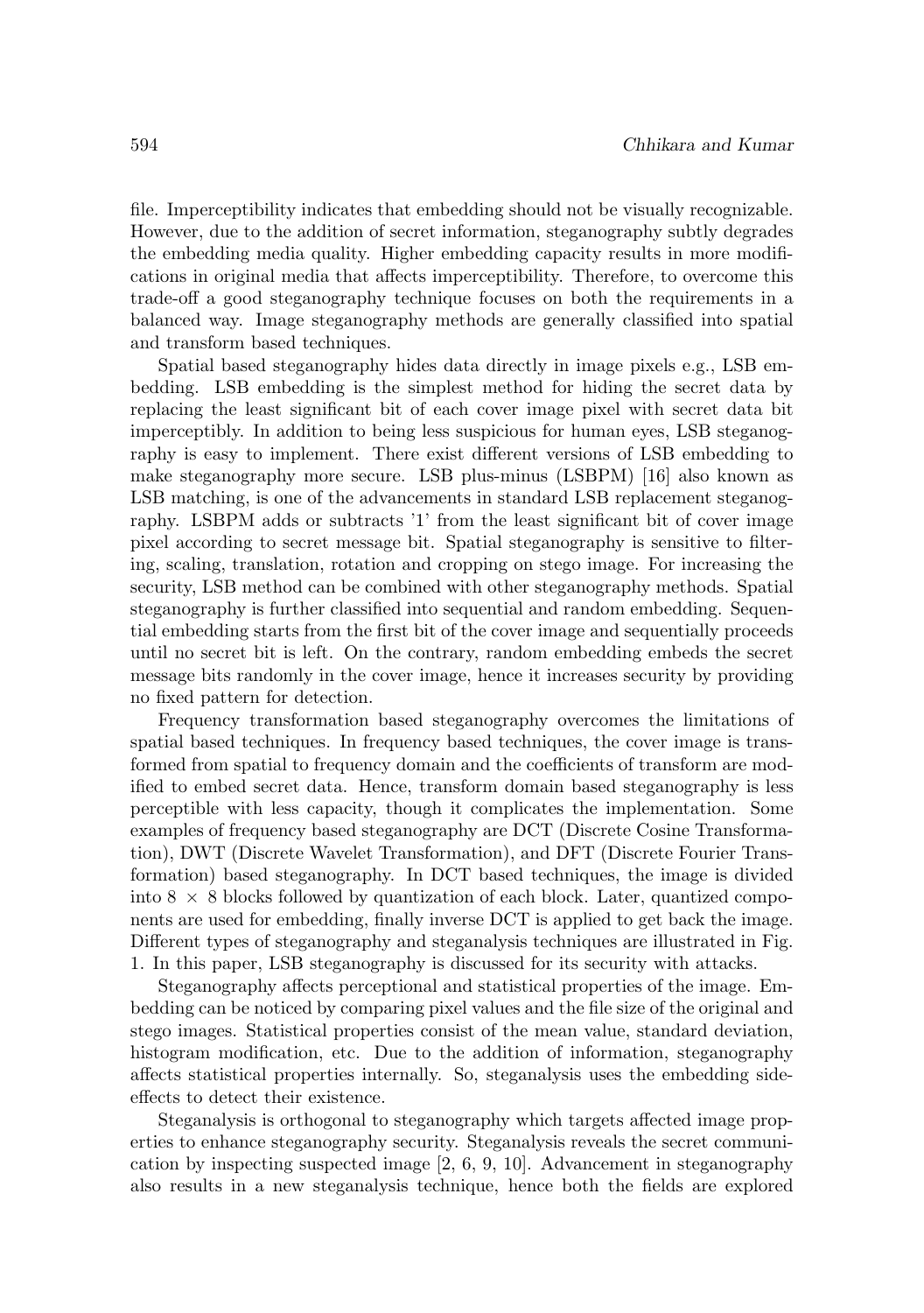

Figure 1: Steganography and Steganalysis classification [18]

by researchers equally. Based on information about steganography technique and the original image, steganalysis is categorized into two classes: blind steganalysis and targeted steganalysis. In blind steganalysis, no information of the cover image and steganography technique is available which makes it comparatively more challenging and realistic than that of targeted steganalysis [3, 13, 15].

In targeted steganalysis, embedding method with original image is provided along with given stego image. It depicts better detection with no random assumptions [8, 9, 17]. On the basis of applied steganography technique, targeted steganalysis is further divided into two categories: content based steganalysis and block based steganalysis [18]. Content based steganalysis produces a detector for LSB based steganography [22]. Block based steganalysis develops the method to detect transform based steganography. Here, blocks can vary in size and each block can adopt a different method for secrecy detection [4, 7, 14, 21].

In content based steganalysis, spatial domain based steganography techniques are targeted. Since LSB steganography modifies the direct pixel values, detection method inspects the modified pixels and related properties. Fridrich [19] used first and second order Markov chains for imitating the difference between adjacent pixels before and after LSB embedding. Resultant difference matrix acted as a feature set for classification using SVM. In this paper, we work on content based steganalysis for imperceptibility and embedding capacity.

Steganography methods can be considered as statistically affected and nonstatistically affected methods. Non-statistically affected steganography techniques embed data without affecting the statistical properties of the image, while statistically affected steganography modifies the statistical properties of the original image. In this paper, we are targeting statistically affected LSB embedding methods by considering information theoretic features as steganalysis measures. First, the stego image is processed through the feature extraction phase. Next, entropy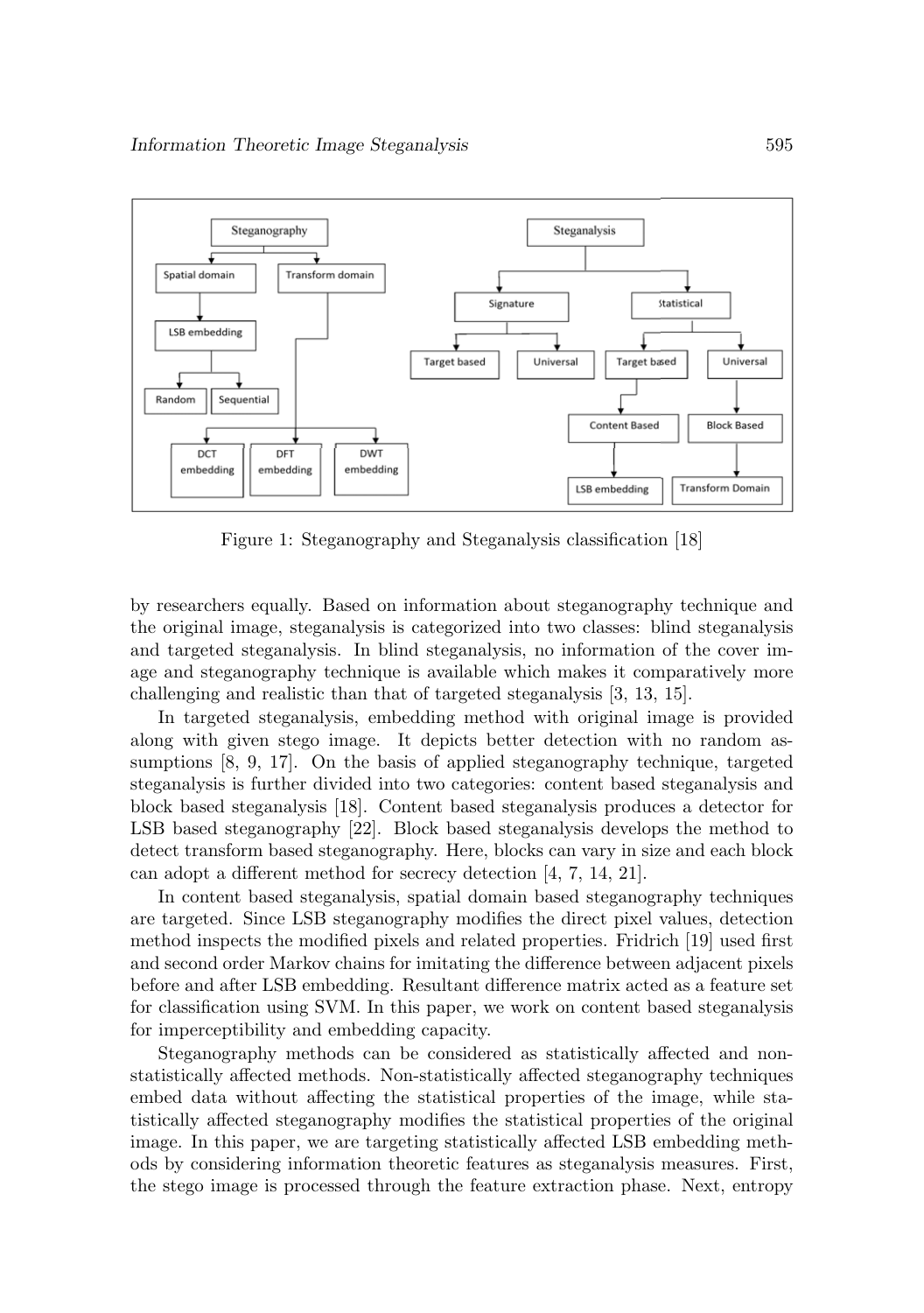and joint entropy features are selected for discriminating original image from the stego image. The proposed method is also analyzed for reliability by attacking the stego image. We use a dataset of grayscale images for all of our experiments. Experimental results show comparison of entropy and joint entropy for steganalysis. For classification purpose, we use entropy and joint entropy features to train multiple classifiers. Based on detection accuracy, we choose SVM and ensemble classifiers for final results.

Rest of the paper is organized as follows. A survey of the related work is included in Section 2. Section 3 gives an introduction of LSB embedding and information theoretic metrics. Section 4 explains the information theoretic measures for image steganalysis and their effects as used in this work. Section 5 presents the performance evaluation and experimental results. Finally, the work is concluded in Section 6.

# **2 Literature Survey**

Existing research in targeted steganalysis has extracted features from the suspected and original images individually. In recent years, the number of features has increased for advanced and accurate detection. Pevny et al. [19] proposed first and second order Markov chains for imitating the difference between adjacent pixels after and before LSB embedding. Resultant difference matrix acted as a feature set to classify cover image from stego image using SVM.

Fillatre & Lionel [5] added on by introducing an asymptotically and uniformly more powerful test to find out the hidden message bits irrespective of the hiding ratio. This technique explored the parametric model of the natural images where physical dependency between pixels is exploited. Generally, it sets the upper bound of hidden message bits for LSB embedding. Lerch-Hostalot & Meg´ıas [12] proposed the LSB detection idea by comparing the correlation of modified and adjacent pixels prior and post-embedding. The pattern generated after analysis of stego file is compared with the pattern of pixels in the original media. Results depicted that there exists a strong dependency in pixels of natural image that gets affected after embedding.

Kodovsky & Fridrich [11] worked on detection accuracy of steganalysis scheme by preprocessing the cover image. In her proposal, downsampling of the cover image is done before applying LSB steganography technique. Observations showed that processing of cover image affects the detectability. It draws attention toward the processing of cover image before analysis by comparing directly cover and stego images.

Sadat et al. [20] introduced entropy for motion vector steganalysis. He deployed block entropy to determine the texture and precision of the motion vector to differentiate between high and low textured blocks. High textured blocks were used as effective features and used in re-estimation of the motion equation. It shows that block-entropy classifies the video into cover and stego files with more precision.

In this paper, the developed steganalysis methods exploit features of stego and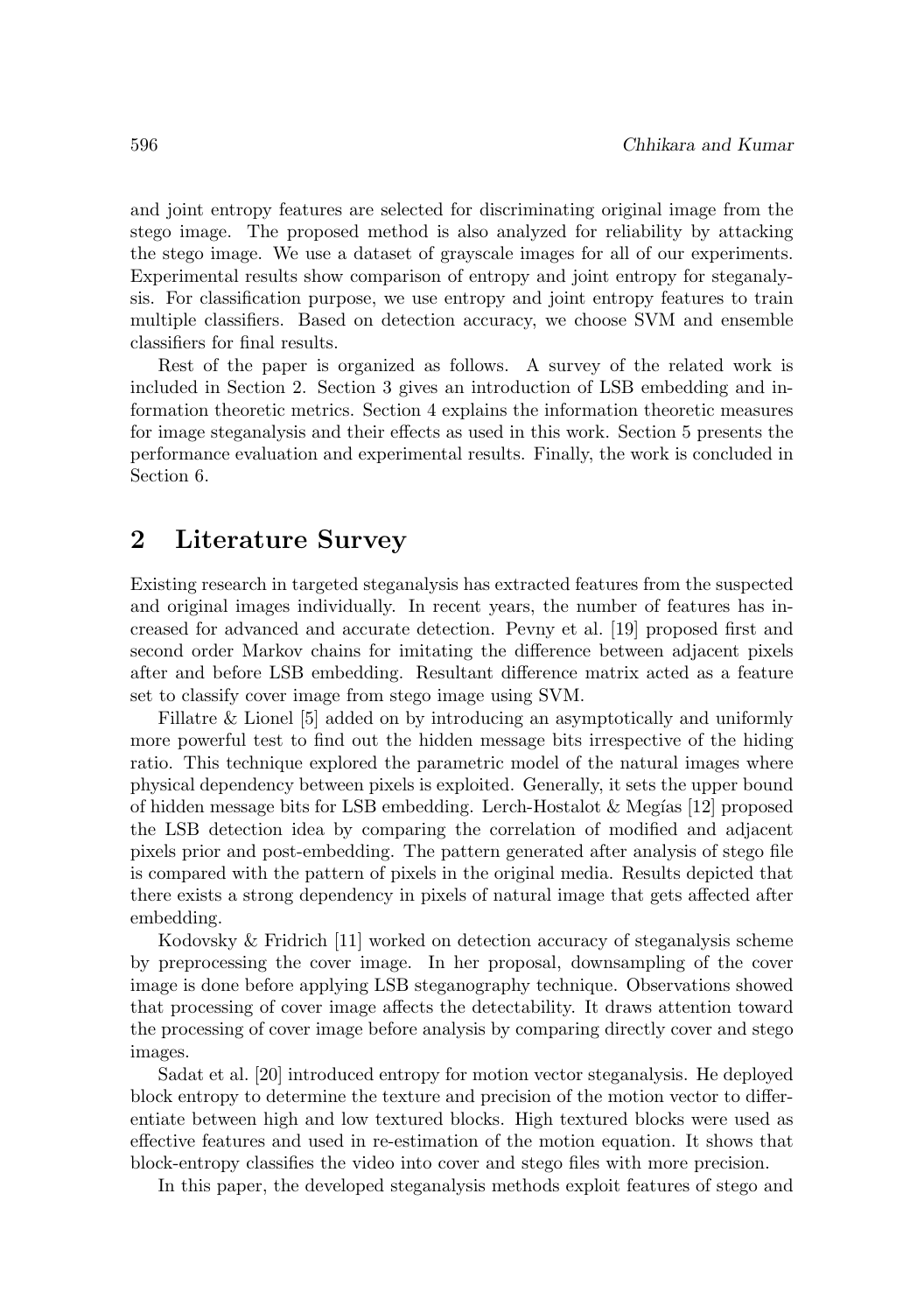cover images for comparison. An enhanced technique can consider joint information from stego and cover images. In the proposed work, both original and suspected images are processed to extract a common measure for detection by using information theory. Here, LSB steganography is targeted with entropy and joint entropy for extracting information. Reliability of both metrics is analyzed by further attacking the image. It is shown that joint entropy is an appropriate steganalysis measure in comparison to entropy. Further extracted information is fed into classifiers. From experiments, we infer that Support Vector Machine (SVM) and ensemble classifiers give better detection accuracy. Finally, We conclude that joint entropy improves detection by using information from both the original and the stego images.

# **3 Background**

### **3.1 LSB Embedding**

LSB embedding is the most straightforward and standard steganography method that influences the content of an image by modifying the least significant bits of each pixel. Consider an 8-bit grayscale image  $I_c$  with  $M \times N$  pixels and a secret message S with n bits to be communicated secretly by  $I_c$ , over a local channel in an imperceptible way. Let the last  $m$  bits of the cover image be replaced according to the message length and the quality requirements of the stego image, where

$$
I_c = \{ x_{ij} \mid 0 \le i < M, 0 \le j < N \},\tag{1}
$$

$$
x_{ij} \in \{0, 1, ..., 255\}, \text{ and}
$$
  

$$
S = \{s_k \mid 0 \le k < n, s_k \in \{0, 1\}\}.
$$
 (2)

First, S should be compatible to a cover image so that the quality of the image can be maintained after embedding. Therefore, the rightmost bit of the pixels should be used for embedding. However, the quality and embedding capacity requirements during steganography need more embedding bits with less perceptibility. Thus for embedding, we consider m rightmost bits from each selected pixels, and the value of m depends on the requirement of the method. Generally, the preferred value of  $m$  is less than 4, as up to there, quality gets affected in imperceptible range. For this purpose,  $S$  is rearranged to form a virtual image  $I'$  compatible to the original image, such that,

$$
I' = \{ y_i \mid 0 \le i < n' \},\tag{3}
$$

where,

$$
y_i \in \{0, 1, \dots, 2^m - 1\},\
$$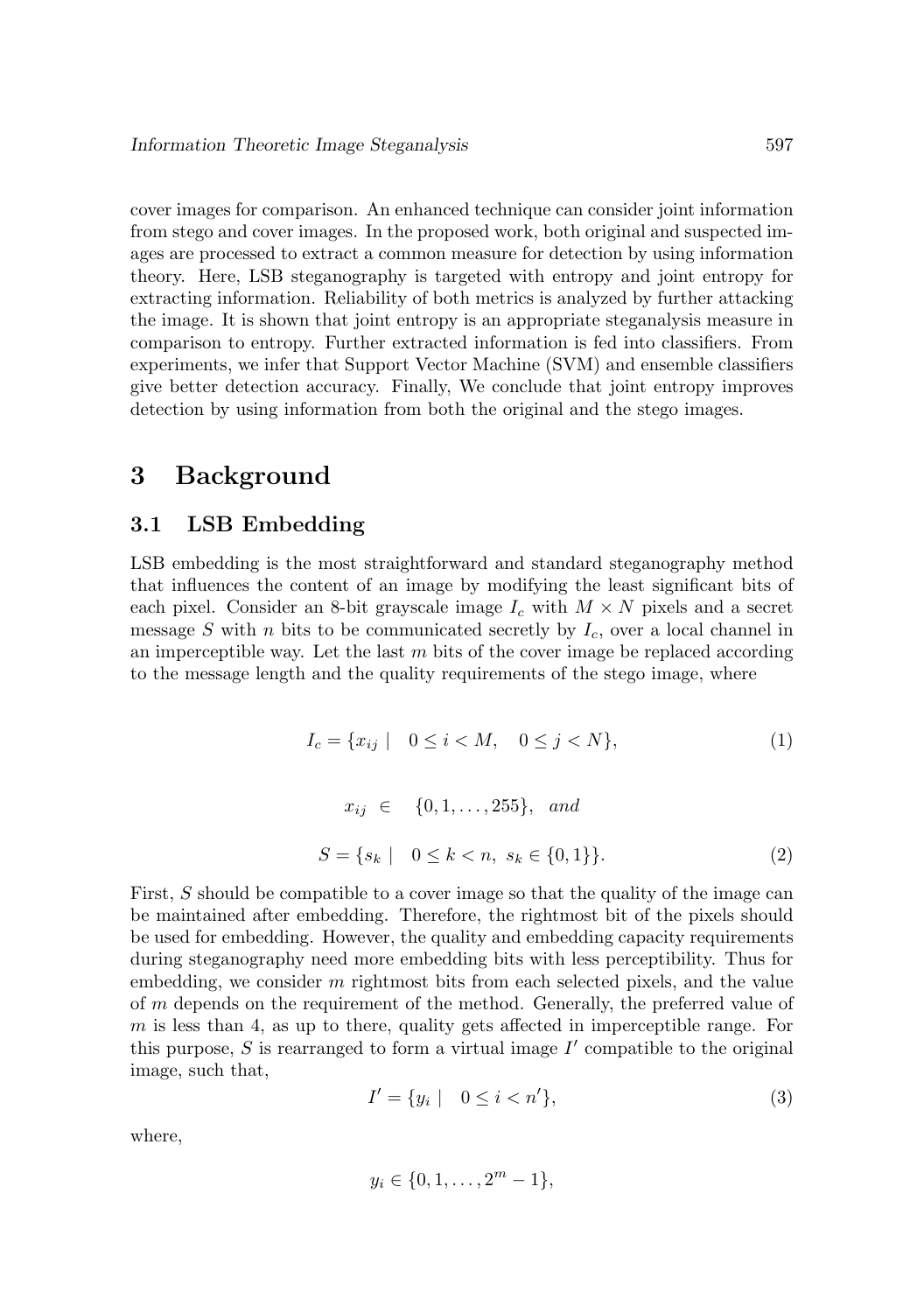$n' < M \times N$ , and I' contains non binary values for  $m > 1$ . Binary message S is mapped to non binary message  $I'$  by following equation:

$$
y_i = \sum_{k=0}^{m-1} S_{i \times m+k} \cdot 2^{m-1-k}.
$$
 (4)

Now, embedding of  $I'$  is done by selecting  $x_l$  from  $I_c$  and replacing m least significant bits with secret message bits to form  $z_i$  as:

$$
z_i = x_l - x_l \mod 2^m,\tag{5}
$$

where  $z_i$  is a pixel of the stego image that keeps secret bits without revealing their existence and  $I_s$  is the corresponding stego image. At the receiving end, the same process is reversed to get the secret message bits,  $ss_i$  back with the image as:

$$
ss_i = z_l \mod 2^m. \tag{6}
$$

In stego image,  $z_l$  pixels are selected that are modified during steganography. From the selected pixels of the stego image, m LSB bits are extracted and arranged in an informative form similar to a secret message.

#### **3.2 Information Theory**

Information entropy defines the uncertainty and predictability of a discrete system. Let X be a discrete random variable with  $D$  as its domain with probability mass function as:

$$
P(X) = \sum_{x \in D} p(x),\tag{7}
$$

then, entropy of the system  $X$  can be defined mathematically as:

$$
H(X) = -\sum_{x \in D} p(x) \log p(x). \tag{8}
$$

Here, logarithm of base 2 is taken as information is revealed in binary form. Entropy represents information in bits. Mathematical representation of entropy shows that it is inversely proportional to probability mass function of the events in the system. For an instance, if an event has maximum probability then it will reveal less information with more certainty. Hence, entropy depends on probability of the event. In terms of expectation  $E(X)$  of the system, entropy is defined as:

$$
H(X) = -E(X) \log P(X). \tag{9}
$$

Uncertainty associated with a set of random variables is termed as joint entropy. Joint entropy reveals information by considering more than one random variable at the same time. Let X and Y are two discrete random variables with  $U$  and  $V$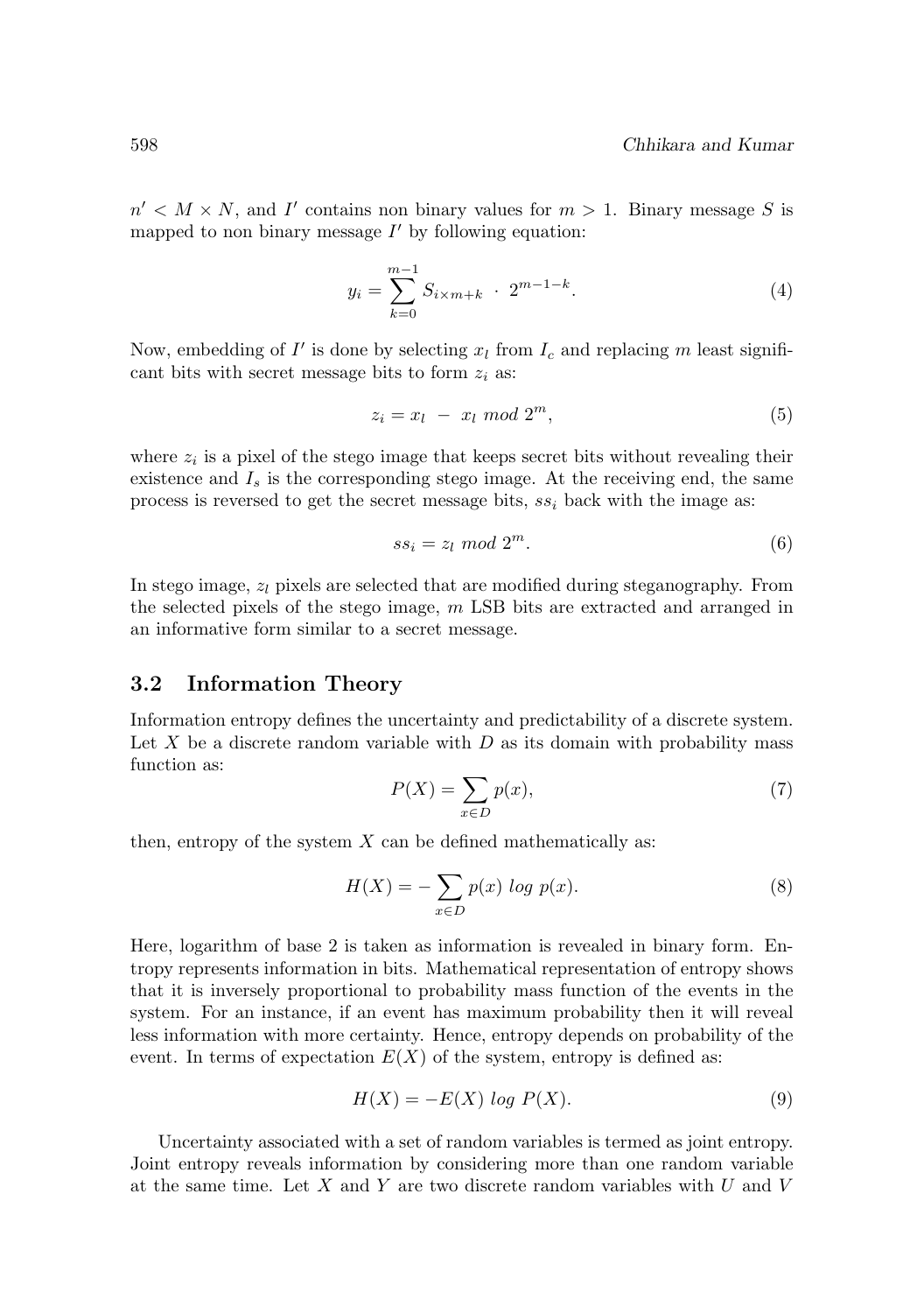as their respective domains having joint distribution  $P(X, Y)$ . Then, joint entropy  $H(X, Y)$  for pair  $(X, Y)$  is defined as:

$$
H(X,Y) = -\sum_{x \in U} \sum_{y \in V} p(x,y) \log p(x,y).
$$
 (10)

Also, when we have expectation value by observing  $X$  and  $Y$  together, then joint entropy can be defined as:

$$
H(X,Y) = -E(X,Y) \log P(X,Y). \tag{11}
$$

The joint entropy can also be formulated in terms of individual entropies of  $X$ and Y, i.e.,  $H(X)$  and  $H(Y)$  respectively, with conditional entropy. The conditional entropy,  $H(X|Y)$  of X and Y is the amount of information about X with prior information of  $Y$ . Then, joint entropy is defined as:

$$
H(X,Y) = H(Y) + H(X|Y) = H(X) + H(Y|X).
$$
\n(12)

In case of independent random variables,  $H(X|Y) = H(Y|X) = 0$ , as there is no benefit of prior information from another variable. Therefore,

$$
H(X,Y) \le H(X) + H(Y) \ge 0,\t(13)
$$

and,

$$
H(X,Y) \ge \max(H(X), H(Y))\tag{14}
$$

In this paper, random variables are related to an image system in order to compute entropy and joint entropy of the system. An image is a bundle of pixels in a fixed pattern to deliver related information. Image entropy extracts information of its uniformity and randomness. For an individual image, entropy reveals the information needed while joint entropy is used for knowing the information about the images at the same time. Here, entropy and joint entropy of the images are computed to get related information for detecting LSB steganography. Joint entropy needs joint probability distribution for its computation that requires joint histogram of the participating images. The joint histogram is a 2-dimensional representation of 1-dimensional histograms, where, the first dimension is for the intensity of one image and second dimension for another image. So, instead of evaluating detection measures separately for the original and stego images, joint entropy extracts combined information from both the images. Hence, we speculate that entropy and joint entropy can be used to discriminate the stego image from the cover image.

### **4 Proposed Information Theoretic Steganalysis**

In this section, steganalysis for LSB steganography is proposed with information theoretic metrics. The proposed system works in two phases: first is embedding & training phase, followed by the second phase of verification. These two phases are described in subsequent subsections. Block diagram of the proposed information theoretic image steganalysis is shown in Fig 2.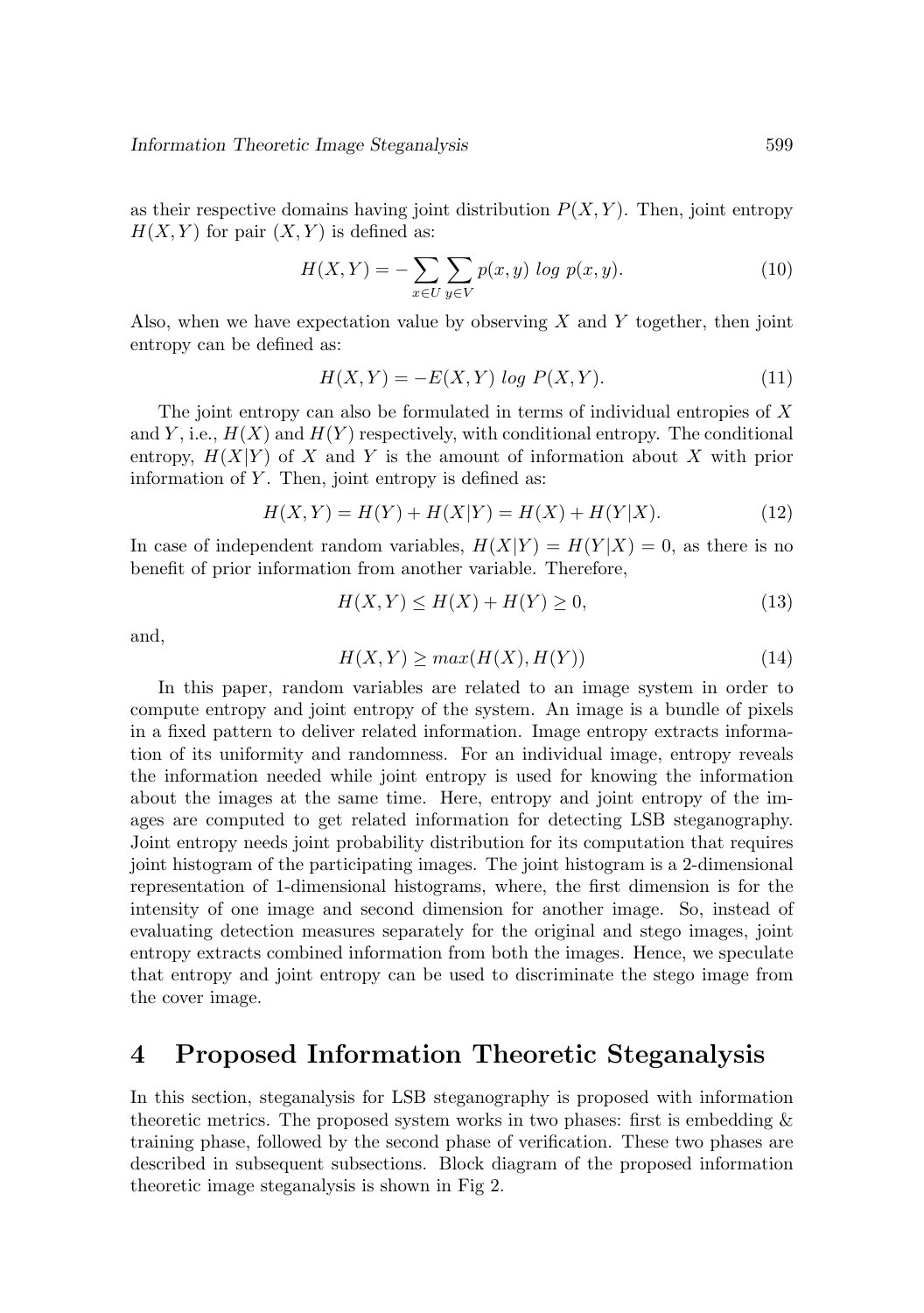❖ Embedding & Training Phase: For communicating secretly, a secret file is needed, which is to be embedded in a media file. Initially, an image and a text file as a secret message are given as input for LSB steganography system. After embedding, steganalysis scheme extracts entropy and joint entropy of the embedded image. Next, according to the behavior of the extracted features, we train the classifier for discriminating stego image from the cover image. We consider the SVM and ensemble classifiers for the proposed scheme. We conduct experiments with suspected image for entropy and joint entropy-based measures for detection of the existence of the steganography.

Empirical results show the increase in original joint entropy during the training phase that indicates the existence of steganography. On the other hand entropy showed no appreciable change in its original value. Thus, joint entropy is an effective measure for steganalysis in comparison to entropy.

❖ Verification Phase. In this phase, system inspects the suspected image by scheme A and scheme B. In scheme A, entropy and joint entropy are used to detect steganography by trained classifiers. Results show that joint entropy can easily detect embedding while entropy shows no significant participation in steganalysis. In scheme B, the histogram of the given image is attacked. After that resultant image is analyzed by training classifiers for entropy and joint entropy measures thus making a final decision whether steganography is still detectable or not. According to the experimental results of scheme B, joint entropy is proved to be an effective measure for detection also with the attack on stego image, while entropy shows no change in its behavior.



Figure 2: The proposed system framework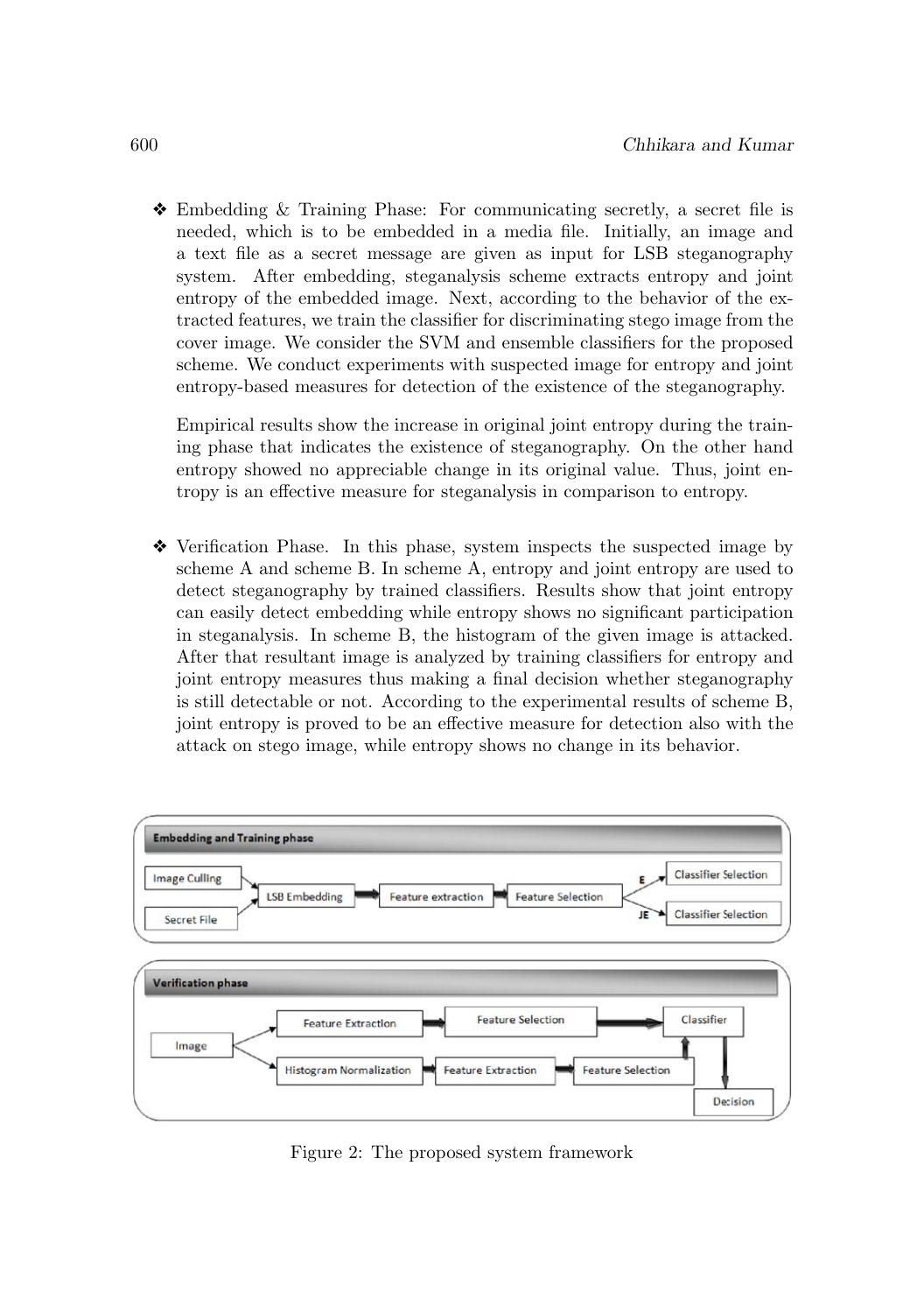It is worthwhile to compare information theoretic measures for image steganalysis with individual feature based steganalysis. Traditional steganalysis focuses on image size, statistical properties, energy and contrast of the image for detection of steganography, while we introduce entropy and joint entropy for detection purpose. For analyzing the robustness of proposed metrics, histogram of the stego image is modified and then entropy and joint entropy features of the image are used for steganalysis. Further, classifiers are trained and tested with the proposed measures for efficient detection.

### **4.1 Embedding & Training Phase**

Adaptation of steganography technique ensures the embedding of secret message in the cover image. Here, the cover image file is embedded with secret file by using LSB steganography method. In training phase, the proposed steganalysis targets applied steganography for its detection. First, features of the suspected (stego) image are extracted followed by relevant feature selection for detection. Next, we train the classifiers according to the decided discrimination function. For the proposed method, entropy and joint entropy metrics are selected during feature selection.

- $Entropy$ : Entropy is one of the features that may get affected by embedding. Since information is added into the cover image by modifying its original contents, so randomness may either increase or decrease. However, steganography produces stego image perceptibly similar to cover image, and entropy is the factor that may affect during the embedding phase. Thus, we apply entropy metric over steganography to detect its existence.
- $-$  Joint Entropy: While entropy of the image can be extracted for steganalysis, joint entropy of stego image with the cover image can be a reliable metric. Since joint entropy considers stego and cover images together for the joint information, this may distinguish stego and cover images more clearly. After analysis with entropy and joint entropy, experimental results show that joint entropy gives a fixed pattern for different hiding ratio. Hence, joint entropy performed better than entropy, as joint entropy gives results with a fewer false alarms. Joint entropy does not change its behavior after the attack.

Above, feature selection process is followed by a classifier selection and training stage. We experimented with Fischer linear discriminate (FLD), logistic, support vector machine (SVM) and ensemble classifiers, the last two gave better detection accuracy.

### **4.2 Verification Phase**

For a given steganography method, a secret message is embedded into a cover image to get cover/stego set. In the proposed steganalysis technique, a cover/stego pair is processed through two different schemes as described below. Here, the verification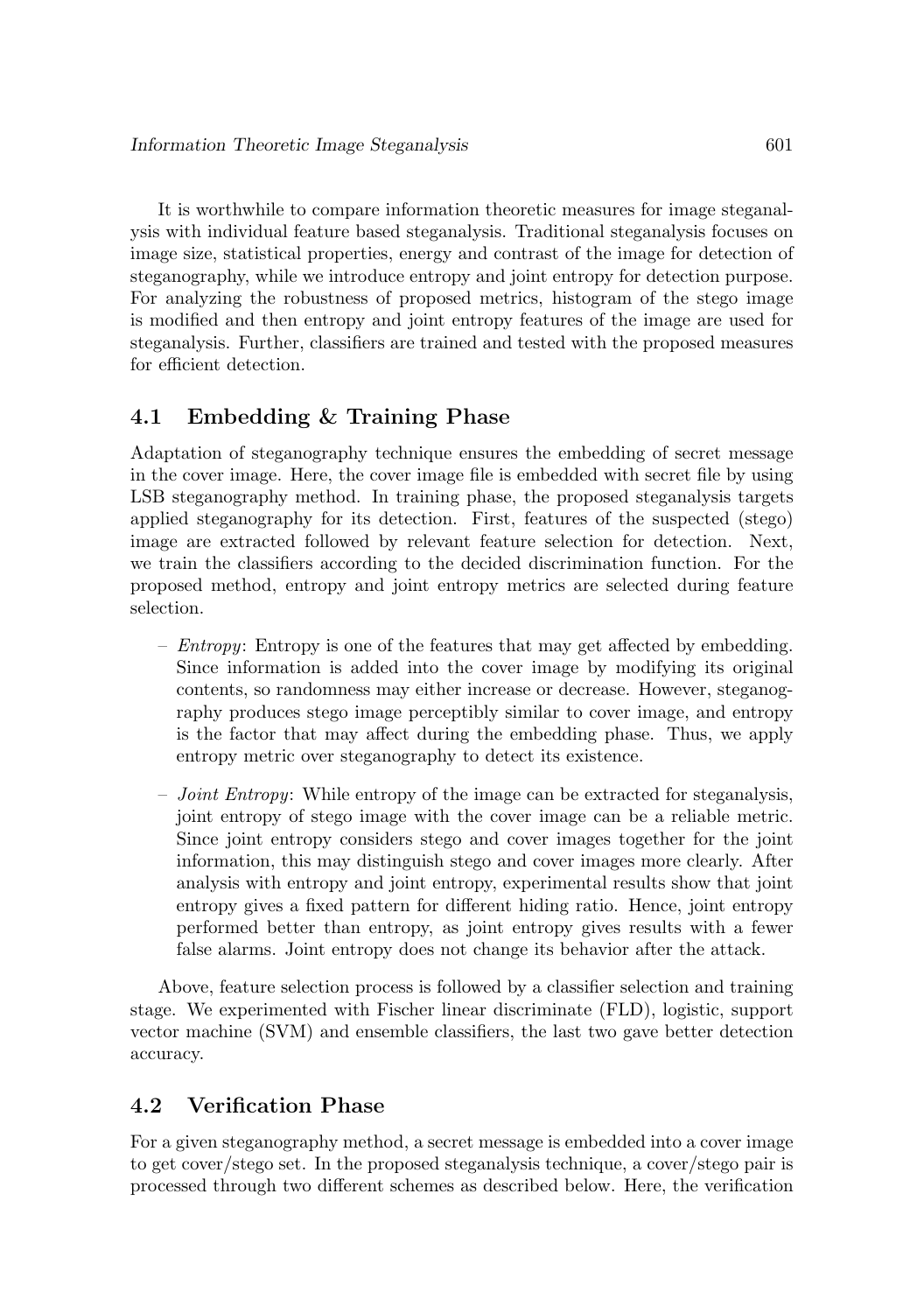phase includes testing of the given image with and without attack. The verification phase aims to check the given image pair with entropy and joint entropy metrics of the proposed schemes.

 $\blacksquare$  Scheme A: Verification with entropy and joint entropy. One perceptive way is to feed the image pair into a trained classifier using the selected features. First, choose a cover/stego pair and extract entropy and joint entropy as features. Next, based on information entropy  $(IE)$ , a discrimination function  $D_e$  is formulated for the classifier to discriminate between cover image  $I_c$  and stego image  $I_s$  as:

$$
D_e = \|IE(I_c) - IE(I_s)\|.
$$
\n(15)

Instead of evaluating individual entropy of cover and stego images, joint entropy of both the images is calculated. Joint entropy  $(JE)$  of cover and stego images is proposed here for another discrimination function  $D_i$  for classifier as:

$$
D_j = \|JE(I_c, I_c) - JE(I_c, I_s)\|.
$$
\n(16)

The given image pair is checked with both the discrimination functions, entropy and joint entropy. It is observed that the joint entropy metric gives better detection.

 $\blacksquare$  Scheme B: Here, we verify reliability of entropy and joint entropy by attacking the image histogram. The stego image is modified by histogram normalization, and then reliability is inspected by a respective discrimination function. Histogram normalization works as:

$$
I_{s\text{.norm}} = N(I_s) = \sum_{j=0}^{k} pr(n_j), \quad k = 0...L,
$$
 (17)

where,

$$
n_j = \frac{j}{L},
$$

and  $k$  is the maximum intensity level used in the image.  $L$  is the upper bound of intensity level.  $I_{s,norm}$  is a normalized image,  $n_i$  is a normalized intensity level of the input image,  $pr(n_i)$  is probability density function of the image with normalized levels. For example, as shown in Fig. 3, stego image is normalized by the given equations that result in Fig.  $3(c-d)$ . As in scheme A, the modified image is analyzed by entropy and joint entropy metrics, respectively, as given in the following two equations:

$$
D_{he} = \|IE(I_c) - IE(I_{s.norm})\|,\tag{18}
$$

and,

$$
D_{hj} = \|JE(I_c, I_c) - JE(I_c, I_{s\text{-}norm})\|.
$$
 (19)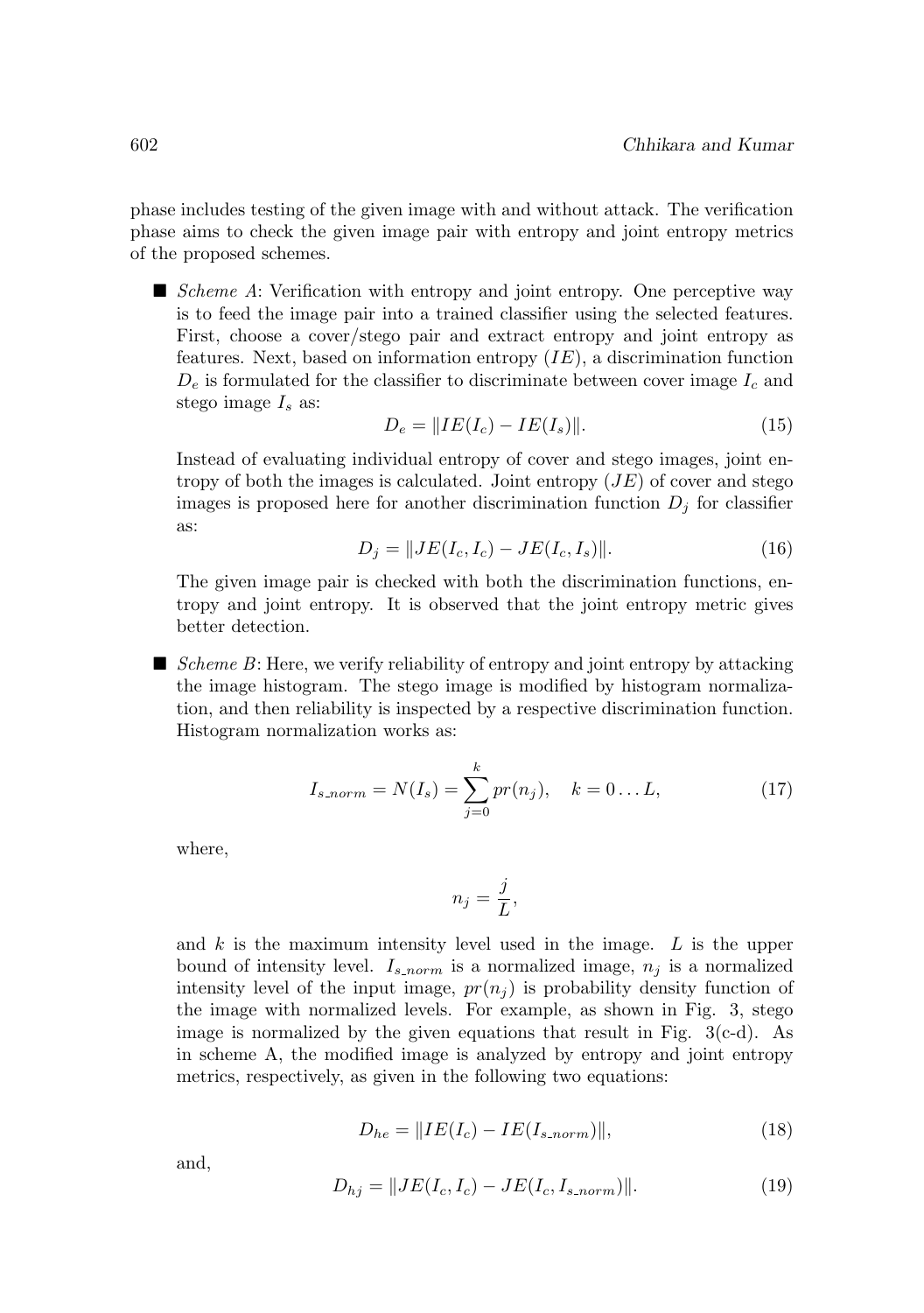Verification phase provides discrimination functions for classifiers to decide whether the given image is stego or original. According to the proposed discrimination functions after histogram attack,  $D_{he}$  for entropy metric and  $D_{hj}$  for joint entropy metric results show that joint entropy is still able to distinguish cover and stego images.



Figure 3: Example of a sample stego image and its normalized image with histogram: (a) Original stego image, (b) Histogram of the original stego image, (c) Stego image after histogram normalization, i.e., normalized stego image, a.k.a. the stego image after histogram attack, and (d) Histogram of the normalized stego image.

# **5 Performance Evaluation**

The performance of information theoretic steganalysis is studied in this section. We compare both the proposed metrics – entropy and joint entropy – and then select joint entropy as a better metric for steganalysis. Therefore, we include initially results for both the entropy and joint entropy, and later we include detailed results for joint entropy only. We carry out experimental results using different secret files and binary classifiers for detection.

The performance of the steganalysis method is measured by detection accuracy rate with respect to the specific steganography:

$$
P_{detect} = 1 - D_{error},\tag{20}
$$

where  $D_{error}$  is the probability of error difference. When we target a steganography method, the error difference between actual embedding and detected embedding acts as a steganalysis measure. Error difference is defined as a difference between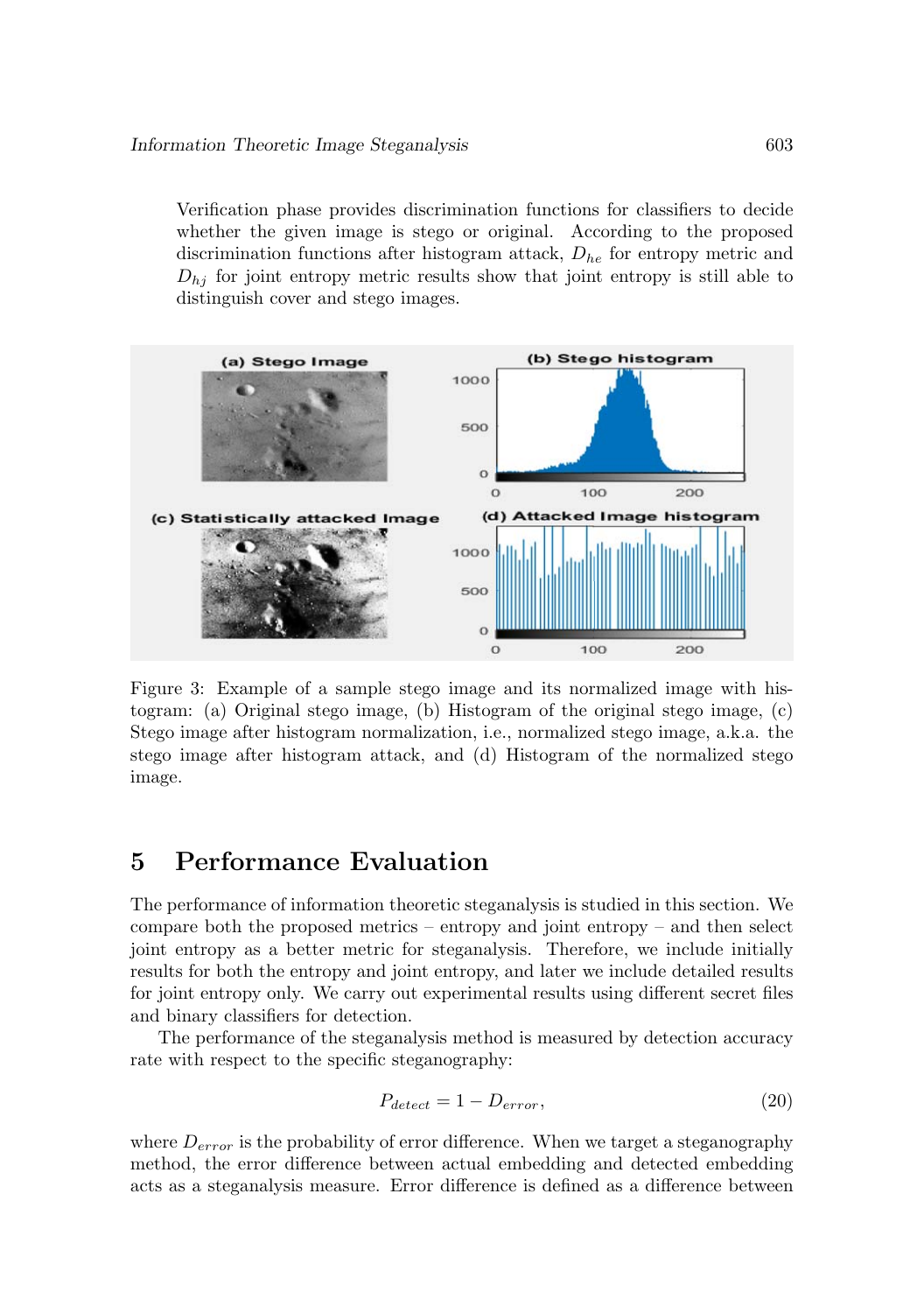original embedding features,  $o_{embed}$  and detected embedding features,  $d_{embed}$ :

$$
D_{error} = o_{embed} - d_{embed}.\tag{21}
$$

An ideal steganalysis technique has zero error difference with 100% accuracy. Detected embedding decision process includes false positives and false negatives. Targeted steganalysis tries to maximize detection accuracy by observing these two aspects. False positives give the false alarm by placing the cover image into stego image class, while false negatives contribute to false alarm by escaping stego image undetectable. So, extracted embedding during steganalysis scheme  $d_{embed}$  can be defined as:

$$
d_{embed} = \frac{1}{2}(fp + fn),\tag{22}
$$

where  $fp$  and  $fn$  are respective false positives and false negatives of steganalysis scheme. Therefore detection accuracy rate is:

$$
P_{detect} = 1 - [o_{embed} - (\frac{1}{2}(fp + fn))]. \tag{23}
$$

#### **5.1 Experimental Setup**

For experiments, we have used MATLAB 2017a Windows 7, CPU core i7 with 10 GB of RAM. We have examined 1000 grayscale images of dimensions  $256 \times 256$ ,  $384 \times 512$ ,  $512 \times 512$  and  $1024 \times 1024$  for training and testing. The dataset includes benchmark images taken from nature and some random captures, which are used in image processing and data hiding. A few images used from this image dataset, are shown in Fig. 4. For analyzing the effects of secret file size, we have taken 1000, 5000, 10000 and 20000 KB text files. Each image of the dataset is processed by LSB embedding methods with various secret text files.

After obtaining the stego and cover images, all the possible features are extracted, including entropy and joint entropy. Further, with extracted information theoretic features, every stego image is inspected for maximum embedding detection. We have used binary classifiers for decision making between the cover and stego images. For the initial training phase, we have used half of the images of the dataset and rest half for testing process. For further experiments, we have used a different ratio of training and testing sets from the dataset to examine the accuracy of the corresponding classifier. During the training and testing phase, the extracted features are compared with the original image while the verification phase checks the reliability of the proposed metrics by attacking the histogram of the image.

#### **5.2 Performance Analysis of Proposed Metrics**

For performance analysis of the proposed steganalysis features, we gather 1000 gray-scale images of different dimensions and use them as cover images. The spatial domain based steganography methods, namely, standard LSB embedding and LSB plus-minus (LSBPM) [16] are used to create corresponding stego image datasets. Furthermore, the produced stego images are inspected with entropy and joint entropy based features.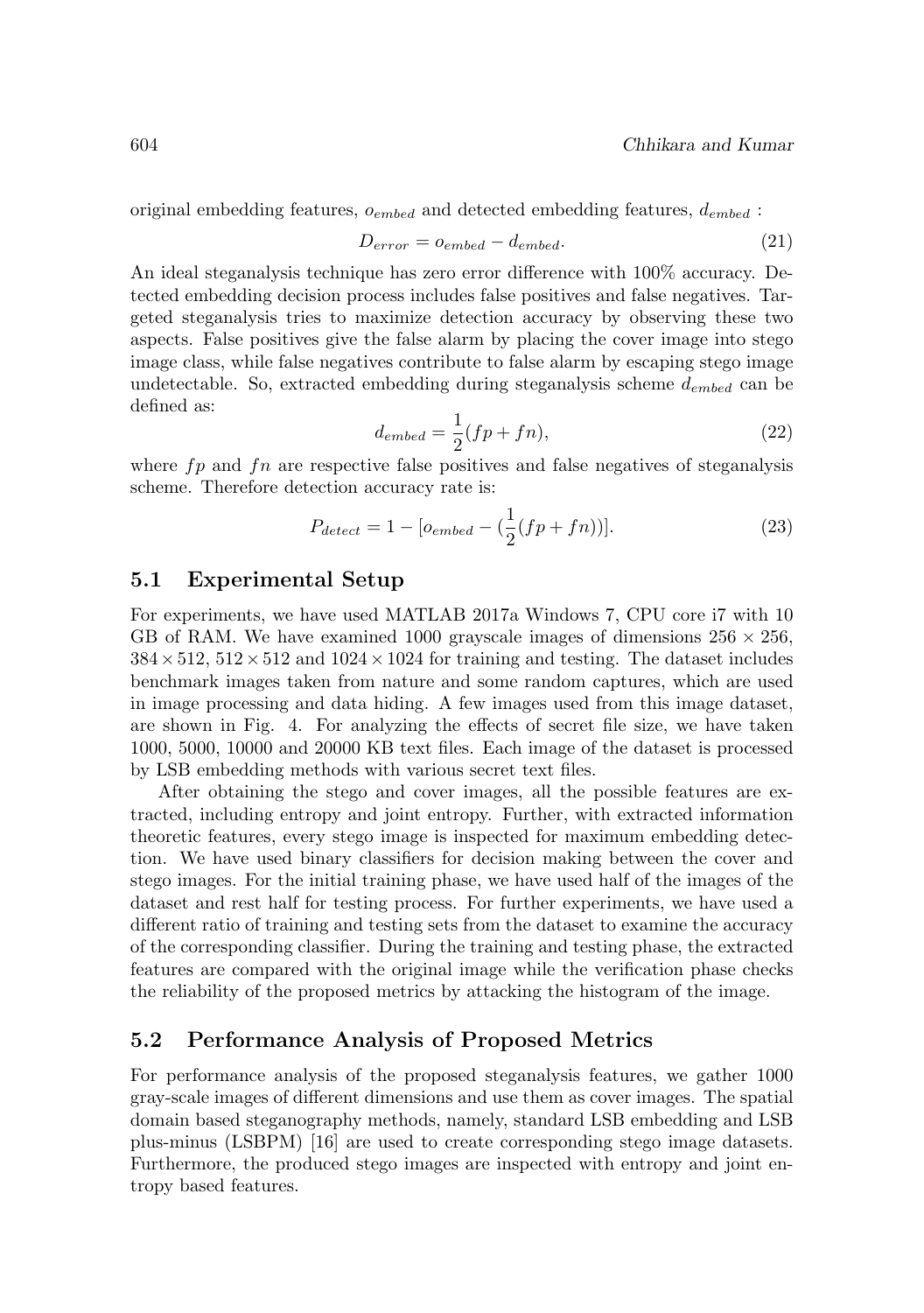

Figure 4: A few gray scale images taken from the dataset.

#### **5.2.1 Entropy and joint entropy with varying hiding ratio**

Both entropy and joint entropy are information theoretic metrics, however, the information gain during steganalysis makes the difference. From equations (15), (16), (18) and (19), we compare the performance of these metrics as:

$$
P_{compare} = D_j - D_e,\t\t(24)
$$

or

$$
P_{compare} = D_{hj} - D_{he}.\tag{25}
$$

Here, the accuracy and efficiency of the proposed metrics are analyzed for detecting LSB and LSBPM steganography methods. First, the stego image generated by steganography methods is experimented for detection purpose by using entropy and joint entropy metrics. We repeated experiments over a set of twenty images selected randomly. Since the behavior remains the same throughout our experiments, hence we represent the results of one representative sample of our experiments in Table 1 due to space consideration. Table 1 represents the results obtained for entropy and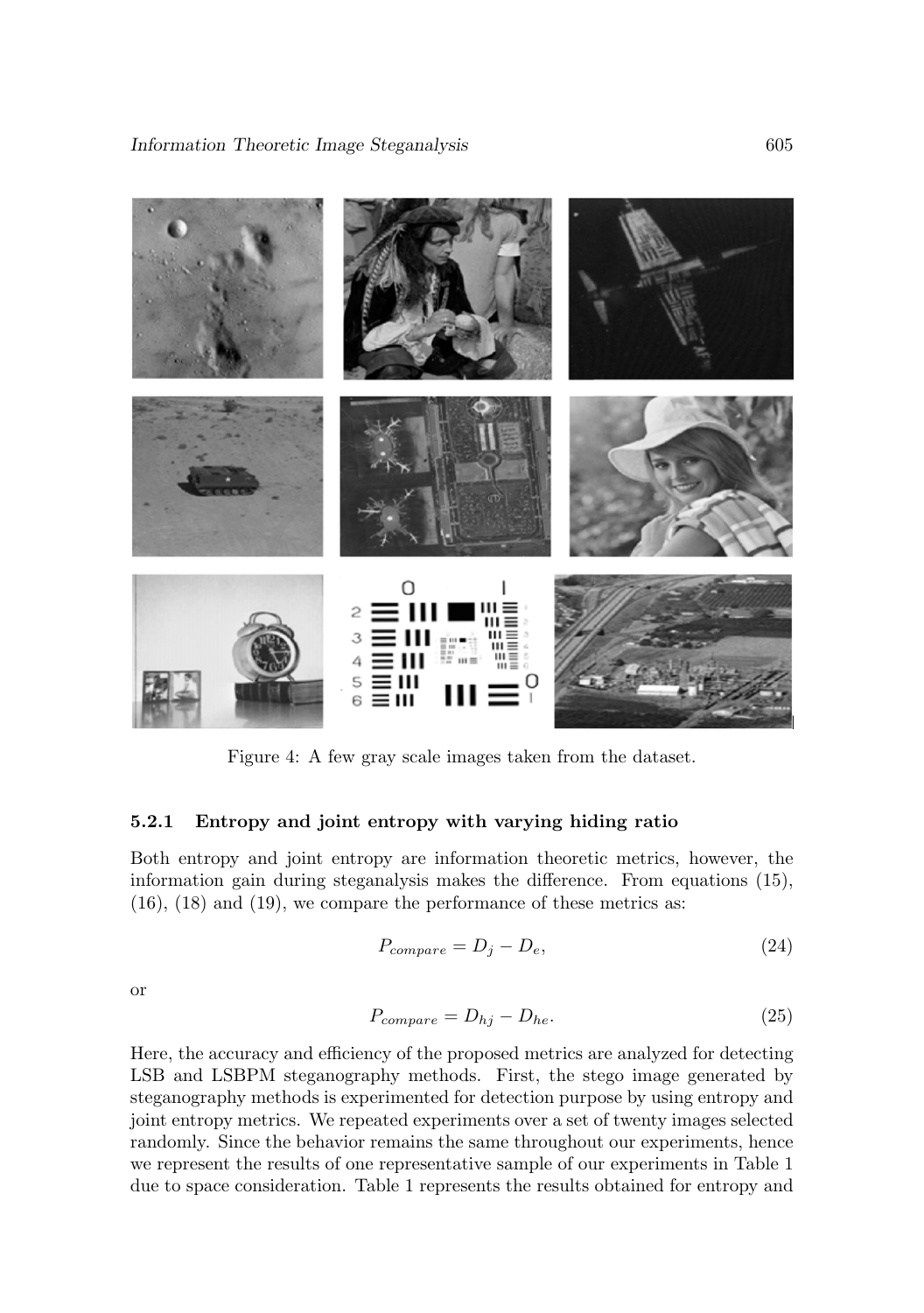joint entropy based features for detecting standard LSB embedding and LSBPM steganography methods.

Table 1: Entropy and joint entropy for LSB and LSBPM steganography methods over a randomly selected image.

| steganograpy | Bit Rate | Entropy  | Joint entropy |
|--------------|----------|----------|---------------|
| LSB          | 0.20     | 6.709312 | 6.709312      |
|              | 0.45     | 6.709350 | 6.749539      |
|              | 0.73     | 6.709482 | 7.700813      |
|              | 0.99     | 6.709482 | 7.700813      |
| <b>LSBPM</b> | 0.20     | 6.756524 | 6.701335      |
|              | 0.45     | 6.761320 | 6.790011      |
|              | 0.73     | 6.774975 | 7.713119      |
|              | 0.99     | 6.786145 | 7.895221      |

From Table 1, we observe that the standard LSB embedding method does not show any significant variation in entropy values, while joint entropy increases with increase in bit rate. Almost similar is the case with LSBPM steganography, in which the entropy values are increased very marginally, while joint entropy increases significantly over increase in bit-rate. We also got the similar pattern of variations of entropy and joint entropy with varying bit-rates after histogram attack. This is discussed in the next sub-section. Therefore, we conclude from these results that joint entropy is an effective measure over entropy for detection.

#### **5.2.2 Effect of histogram attack**

Further, performance of entropy and joint entropy is explored by attacking histograms of the stego images. Here, the stego images of used dataset with histogram attack are experimented to check the metrics efficiency. Table 2 shows a representative sample result for showing the reliability of proposed features for detecting LSB steganography methods after histogram attack.

| steganograpy | Bit Rate | Entropy  | Joint entropy |
|--------------|----------|----------|---------------|
| <b>LSB</b>   | 0.20     | 5.921757 | 6.709312      |
|              | 0.45     | 5.921710 | 6.743879      |
|              | 0.73     | 5.918913 | 7.475977      |
|              | 0.99     | 5.918913 | 7.475977      |
| <b>LSBPM</b> | 0.20     | 5.935647 | 6.712546      |
|              | 0.45     | 5.938745 | 6.735481      |
|              | 0.73     | 5.949965 | 7.328165      |
|              | 0.99     | 5.949965 | 7.452096      |

Table 2: Entropy and joint entropy for LSB and LSBPM steganography methods after histogram attack over a randomly selected image.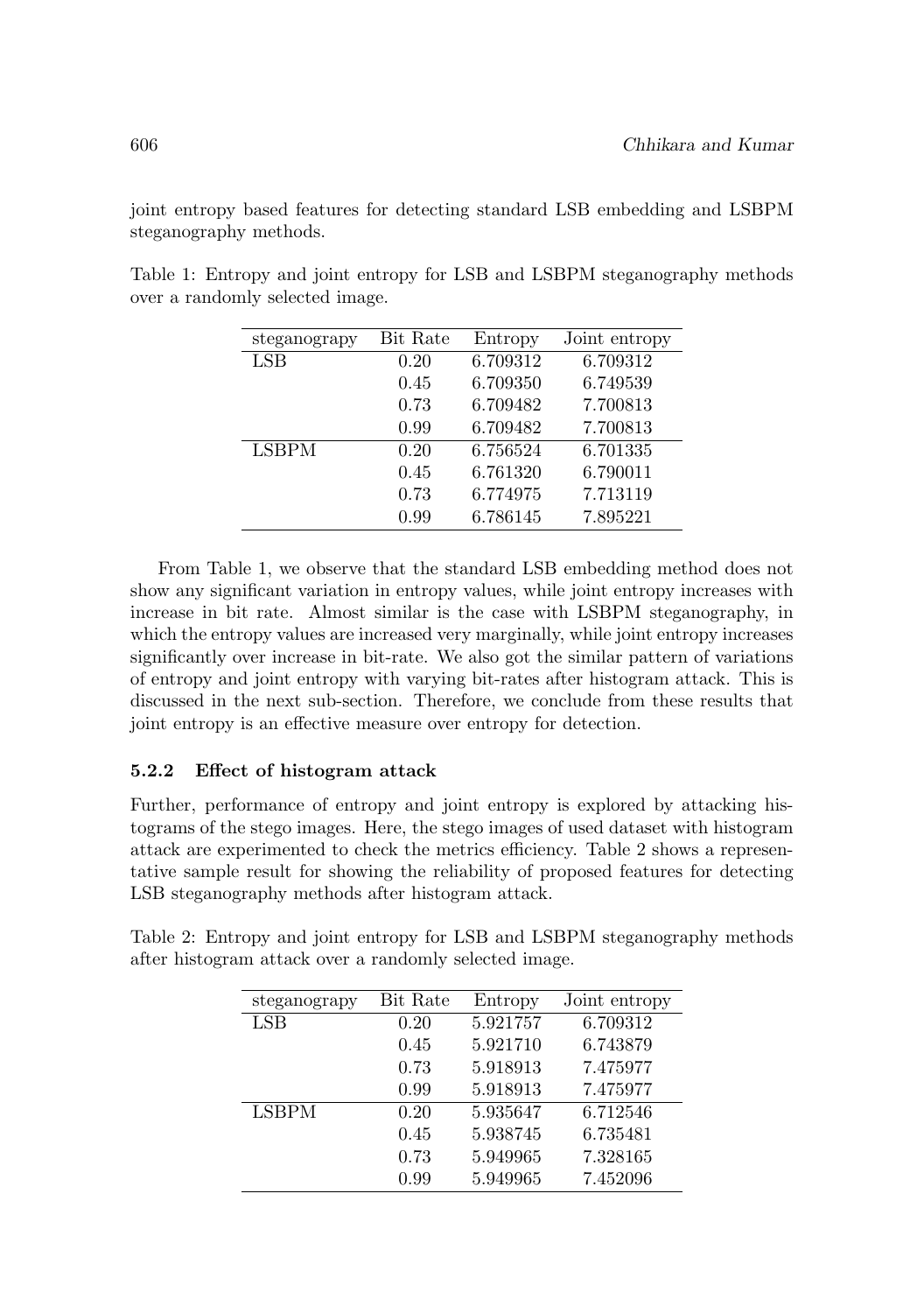From Table 2, we observe the similar behaviour as in Table 1, that there is no appreciable change in entropy values with varying bit-rates, while joint entropy increases with increase in hiding bit-rates. From these experimental results, taken over a range of grey-level images with varying hiding rates and histogram attacks, we conclude that (i) entropy is not a discriminative feature, while (ii) joint entropy can be used reliably for both the LSB and LSBPM steganography methods with varying hiding ratio and with histogram attacks.

Next, we experiment both the metrics for detection accuracy before and after the statistical, i.e., histogram attack. We calculate detection accuracy with entropy and joint entropy, before and after histogram attack, for both LSB and LSBPM methods. The entropy metric before and after histogram attack does not indicate any pattern for detecting steganography. Thus, the detection accuracy with entropy for both the methods, i.e., before and after attacks, is quite low.

However, the joint entropy metric deflects after embedding in both cases, i.e., before and after attack. The stego image has marginally higher joint entropy with respect to the original image. The detection accuracy with joint entropy is found to be above 90% for all the cases across all the randomly selected images. The results are depicted in Fig. 5(a) for both entropy and joint entropy before and after histogram attack.



Figure 5: (a) Detection accuracy with entropy and joint entropy (before and after attack): ES (Entropy of stego image), ESH (Entropy of stego image after histogram attack), JES (Joint entropy of stego image), JESH (Joint entropy of stego image after histogram attack), and (b) Detection rate by joint entropy with varying hiding rate for LSB and LSBPM steganography methods.

All the results presented herein above in Tables 1  $\&$  2 and Fig. 5(a), discard use of entropy as an information theoretic feature for steganalysis. Next, we calculate joint entropy with different hiding ratios for both LSB and LSBPM methods, and plot in Fig. 5(b). These plots show that joint entropy varies significantly with different hiding ratios. Thus, joint entropy is shown to be an effective metric for detection of steganography with histogram attack. All the above results computed for joint entropy, finally, establish joint entropy as a distinctive feature for steganalysis.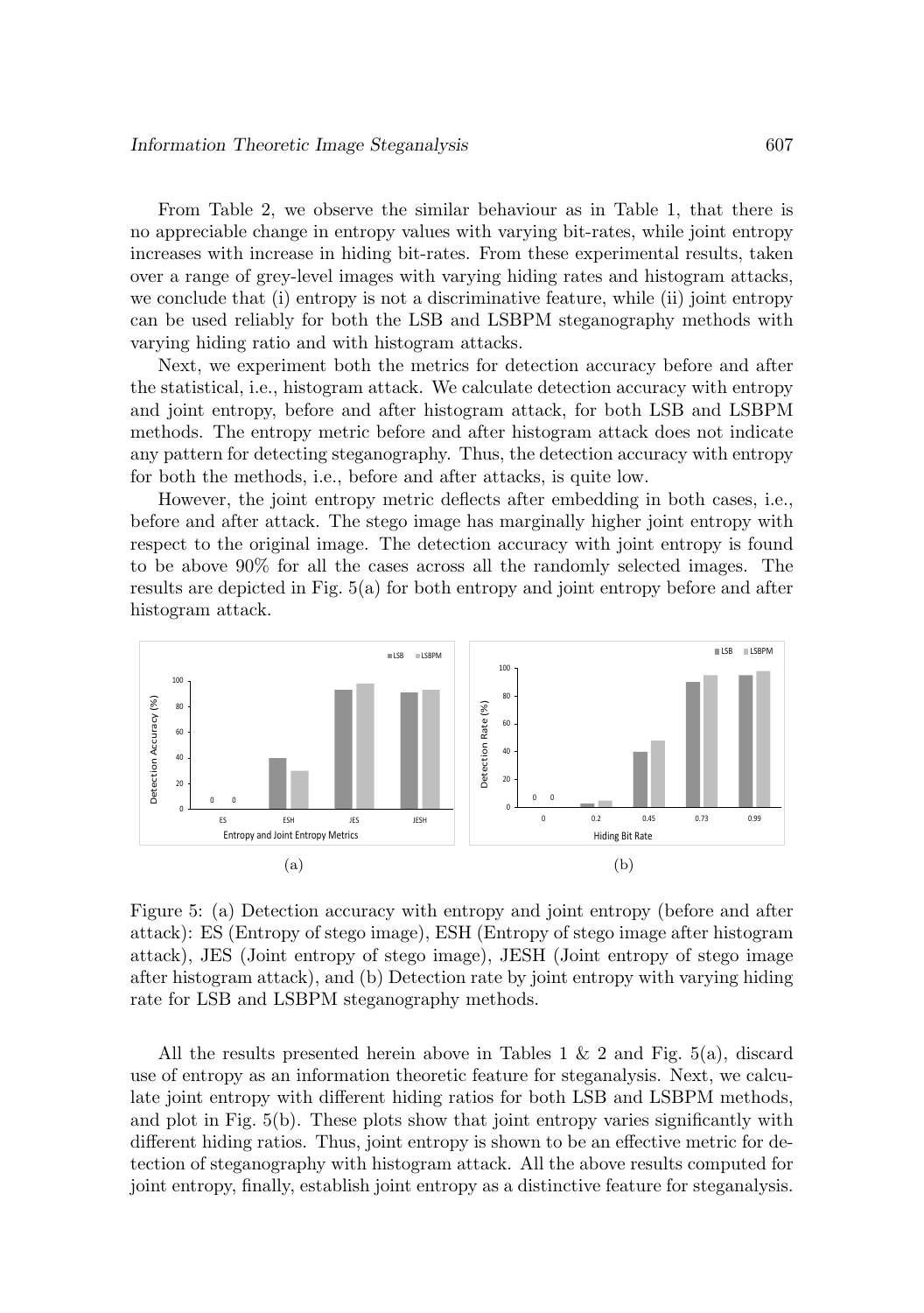| Classifier | Detection |           |       |          |
|------------|-----------|-----------|-------|----------|
|            | Correct   | Incorrect | Total | Accuracy |
| <b>SVM</b> | 245       | 5.        | 250   | 0.98     |
| Fisher LD  | 454       | 78        | 535   | 0.85     |
| Logistic   | 135       | 17        | 152   | 0.89     |
| Ensemble   | 570       | 32        | 602   | 0.95     |

Table 3: Joint entropy with different classifiers.

#### **5.2.3 Detection accuracy with classifiers**

We use two class classifiers for discrimination between cover and stego images. For classification, we selected four classifiers, namely, Support Vector Machine (SVM), Fisher linear discriminant (Fisher LD), logistic, and ensemble classifiers. Table 3 includes the results of joint entropy with these four classifiers before the attack. The SVM and ensemble classifiers have shown higher accuracy over the Fisher LD and logistic classifiers. The corresponding classification results of joint entropy, after histogram attack, are shown in Table 4. In analogy with the classification results before attack, the results of SVM and ensemble classifiers, after attack, have higher accuracy over the other two classifiers.

Table 4: Joint entropy after histogram attack with different classifiers.

| Classifier | Detection |           |       |          |
|------------|-----------|-----------|-------|----------|
|            | Correct   | Incorrect | Total | Accuracy |
| <b>SVM</b> | 232       | 18        | 250   | 0.93     |
| Fisher LD  | 396       | 139       | 535   | 0.74     |
| Logistic   | 124       | 28        | 152   | 0.82     |
| Ensemble   | 566       | 36        | 602   | 0.94     |



Figure 6: Classification results using entropy and joint entropy: (a) before attack, and (b) after attack.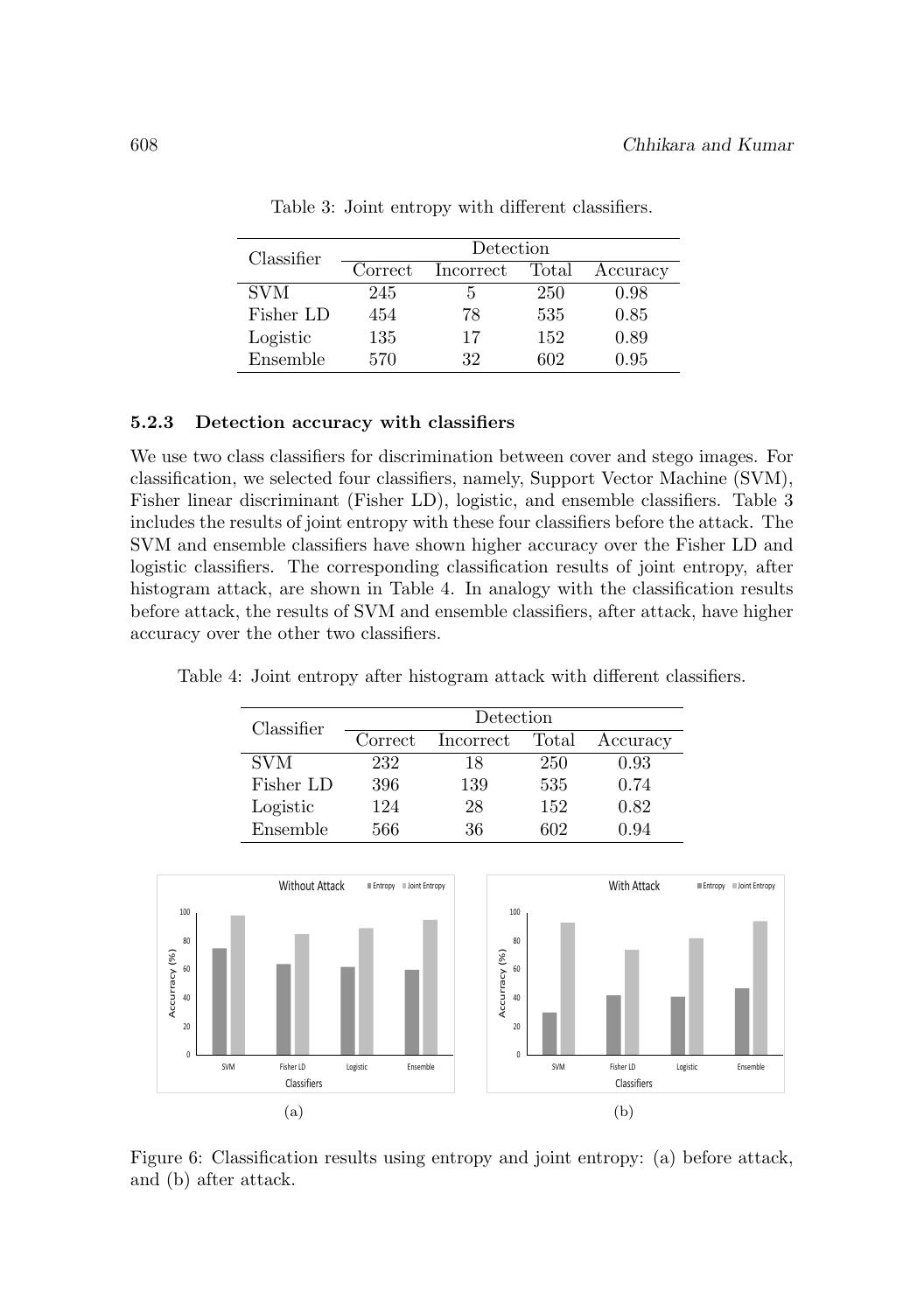The corresponding classification results of Tables  $3 \& 4$  are plotted in Fig. 6; the plots in Fig. 6(a) represent classification accuracy before attack, and plots in Fig. 6(b) represent the results after attack. In addition, the plots in Fig. 6 also include classification accuracy with entropy. It can be observed that the detection accuracy is much higher with joint entropy metric over entropy. Moreover, the detection accuracy with entropy decreases very significantly after the statistical histogram attack. For all classifiers, the classification accuracy with joint entropy, before and after attack, remains above 80%, this is above 90% with the state of art classifiers, namely, SVM and ensemble classifiers.

Finally, we plot ROC curves for joint entropy with respect to the steganography detection before and after the attack in Fig. 7. These experiments are done by averaging observations from LSB and LSBPM steganography.



Figure 7: ROC curve with joint entropy: (a) without attack, and (b) with attack.

In summary, the steganalysis performance with information theoretic metrics, namely, entropy and joint entropy, for detecting LSB class of steganography, is shown by Table 1 to Table 4 and Fig. 5 to Fig. 7. As the embedding rate increases, joint entropy is shown to be an effective detection metric with a better accuracy rate in comparison to entropy. The detection rate with entropy metric, before the attack, is 70%, and after histogram attack, it decreases to 30%. In contrast, the same detection rate with joint entropy metric before the attack is 98%, and remains almost the same after the attack, it reduces very marginally to 93%. Therefore, the detection of LSB steganography methods by joint entropy metric is much superior than that of entropy metric.

# **6 Conclusion**

In this work, information theoretic measures for steganalysis are proposed for detecting LSB steganography methods. Existing steganalysis schemes distinguish the cover and stego images based on their individual information. In the proposed scheme, images with their original versions are used to extract entropy and joint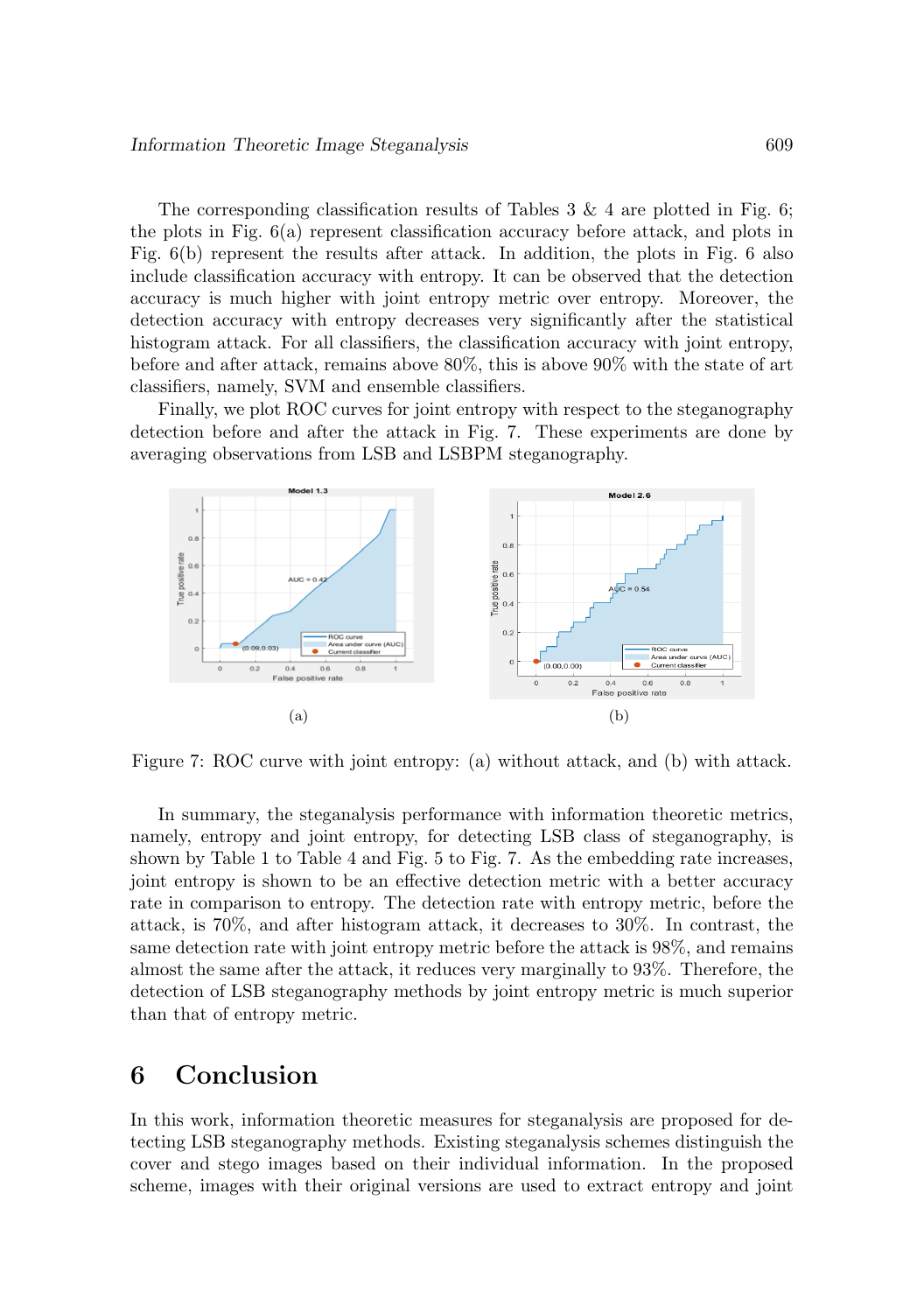entropy based features. Extracted features were used to distinguish stego and cover images by using SVM and ensemble classifiers. For checking the efficiency of the method, images were attacked statistically and detection accuracy was then measured. Experimental results showed that entropy is not a reliable measure for the detection of LSB steganography, while joint entropy is shown to be quite discriminative.

In order to analyze the proposed detection measures for different hiding ratio, we have examined entropy and joint entropy over different secret files. Detection accuracy by joint entropy is observed to be better than the detection accuracy by entropy. For classification between cover and stego images, a few classifiers are compared in terms of false alarms, correct prediction and accuracy; the SVM and ensemble classifiers show maximum accuracy.

Future research augmentation can be to use the proposed metrics for detecting frequency based steganography. Further analysis can be done with other attacks and observing their effects on detection accuracy. In order to define a standard steganalysis measure, one may work to derive a well-formed metric using joint entropy and compare its performance with other well-known steganalysis methods.

# **Acknowledgements**

The authors thank Managing Editor Boglárka G.-Tóth, Associate Editor Zoltan Kato, and anonymous reviewers for their help and bringing clarity in presentation of this work. The author, Rajeev Kumar, also acknowledges help of Roopam Sadh, Neeraj Pathak, and Priti Kumari for carrying-out some of the experimental results for major revision of this manuscript.

# **References**

- [1] Amin, Muhalim Mohamed, Salleh, Mazleena, Ibrahim, Subariah, Katmin, Mohd Rozi, and Shamsuddin, MZI. Information hiding using steganography. In Proc. 4th Nat. Conf. Telecommunication Technology (NCTT), pages 21–25. IEEE, 2003. DOI: 10.1109/NCTT.2003.1188294.
- [2] Chandramouli, Rajarathnam, Kharrazi, Mehdi, and Memon, Nasir. Image steganography and steganalysis: Concepts and practice. In Proc. Int. Workshop Digital Watermarking (IWDW), LNCS, vol. 2939, pages 35–49. Springer, 2003. DOI: 10.1007/978-3-540-24624-4\_3.
- [3] Chen, Xiaochuan, Wang, Yunhong, Tan, Tieniu, and Guo, Lei. Blind image steganalysis based on statistical analysis of empirical matrix. In Proc. 18th Int. Conf. Pattern Recognition (ICPR), volume 3, pages 1107–1110. IEEE, 2006. DOI: 10.1109/ICPR.2006.332.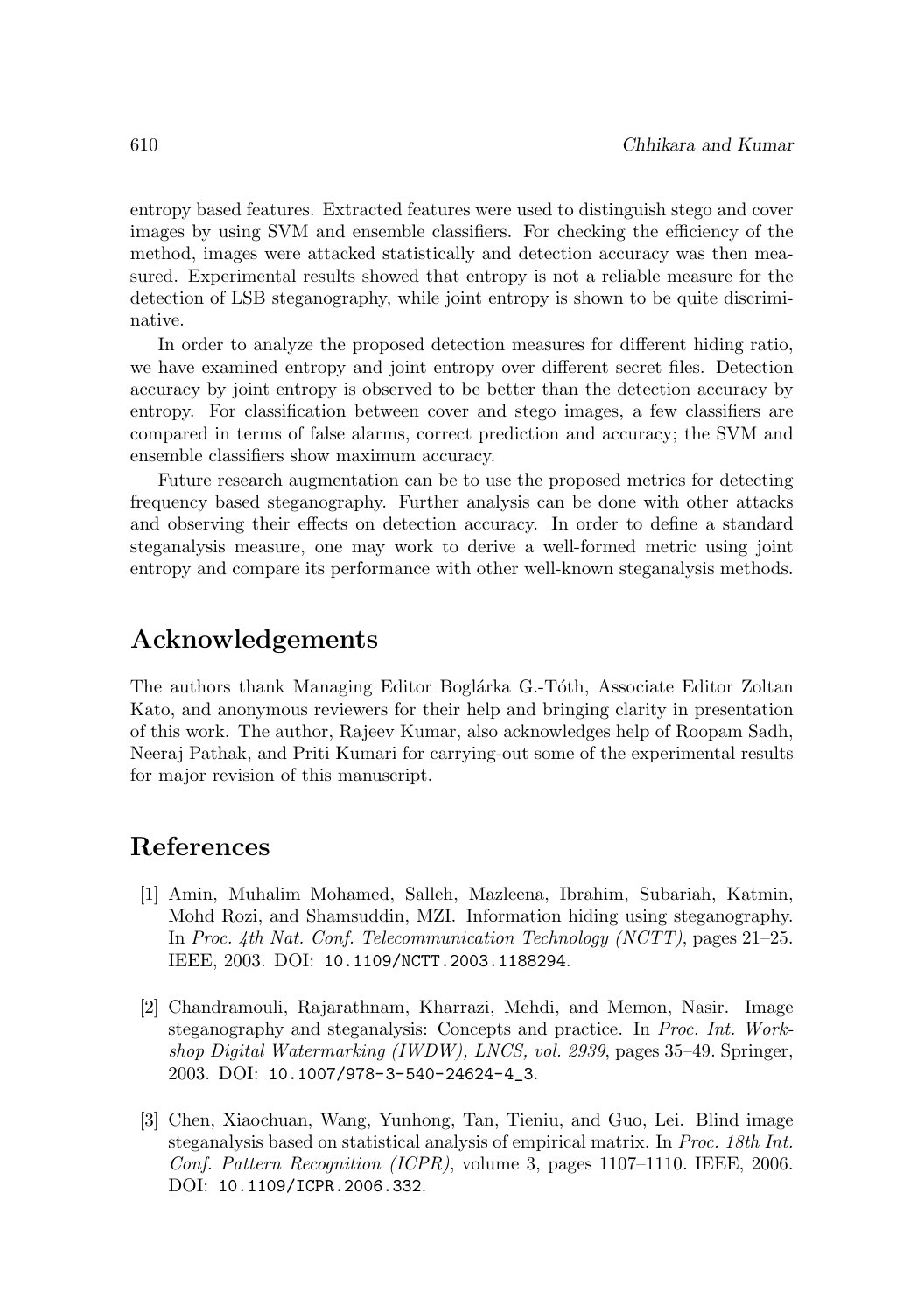- [4] Do, Minh N and Vetterli, Martin. Wavelet-based texture retrieval using generalized gaussian density and kullback-leibler distance. IEEE Trans. Image Processing, 11(2):146–158, 2002. DOI: 10.1109/83.982822.
- [5] Fillatre, Lionel. Adaptive steganalysis of least significant bit replacement in grayscale natural images. IEEE Trans. Signal Processing, 60(2):556–569, 2011. DOI: 10.1109/TSP.2011.2174231.
- [6] Fridrich, Jessica, Goljan, Miroslav, and Du, Rui. Detecting LSB steganography in color, and gray-scale images. IEEE Multimedia, 8(4):22–28, 2001. DOI: 10.1109/93.959097.
- [7] Fu, Dongdong, Shi, Yun Q, Zou, Dekun, and Xuan, Guorong. Jpeg steganalysis using empirical transition matrix in block DCT domain. In Proc. IEEE Workshop Multimedia Signal Processing, pages 310–313. IEEE, 2006. DOI: 10.1109/MMSP.2006.285320.
- [8] Hawi, Tariq Al, Qutayri, MA, and Barada, Hassan. Steganalysis attacks on stego-images using stego-signatures and statistical image properties. In Proc. IEEE Region 10 Conf. TENCON, pages 104–107. IEEE, 2004. DOI: 10.1109/ TENCON.2004.1414542.
- [9] Johnson, Neil F and Jajodia, Sushil. Steganalysis of images created using current steganography software. In Proc. Int. Workshop Information Hiding (IWIH), LNCS, vol. 1525, pages 273–289. Springer, 1998. DOI: 10.1007/ 3-540-49380-8\_19.
- [10] Johnson, Neil F and Jajodia, Sushil. Steganalysis: The investigation of hidden information. In Proc. IEEE Information Technology Conf. Information Environment for the Future (Cat. No. 98EX228), pages 113–116. IEEE, 1998. DOI: 10.1109/IT.1998.713394.
- [11] Kodovsky, Jan and Fridrich, Jessica. Effect of image downsampling on steganographic security. IEEE Trans. Information Forensics  $\mathcal{C}$  Security, 9(5):752–762, 2014. DOI: 10.1109/TIFS.2014.2309054.
- [12] Lerch-Hostalot, Daniel and Meg´ıas, David. LSB matching steganalysis based on patterns of pixel differences and random embedding. Computers  $\mathcal C$  Security, 32:192–206, 2013. DOI: 10.1016/j.cose.2012.11.005.
- [13] Lie, Wen-Nung and Lin, Guo-Shiang. A feature-based classification technique for blind image steganalysis. IEEE Trans. Multimedia, 7(6):1007–1020, 2005. DOI: 10.1109/TMM.2005.858377.
- [14] Liu, Shaohui, Yao, Hongxun, and Gao, Wen. Steganalysis of data hiding techniques in wavelet domain. In Proc. Int. Conf. Information Technology: Coding and Computing (ITCC), volume 1, pages 751–754. IEEE, 2004. DOI: 10.1109/ITCC.2004.1286558.